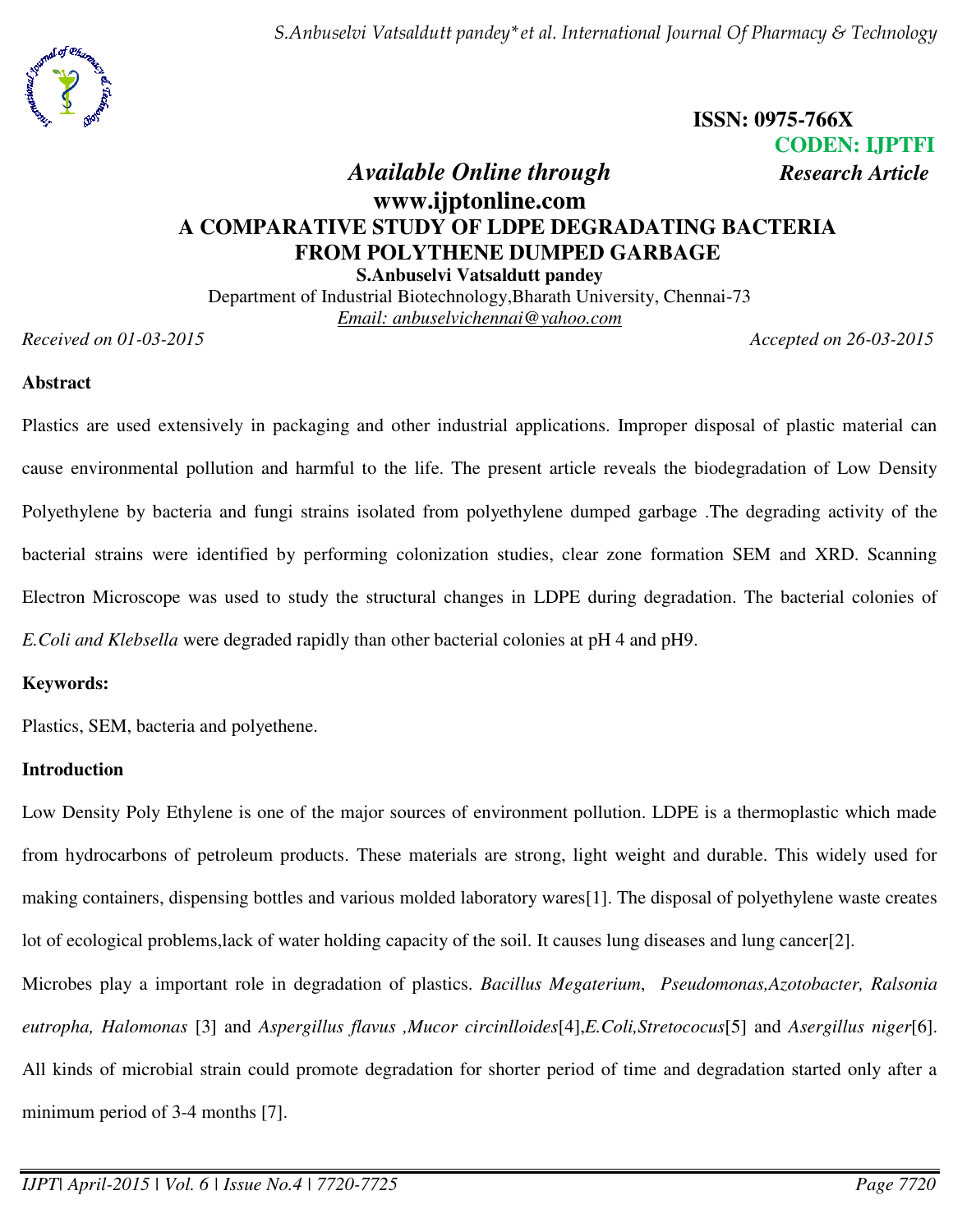*S.Anbuselvi Vatsaldutt pandey\*et al. International Journal Of Pharmacy & Technology*  Several analytical methods include visual observation, changes in molar mass, weight loss measurement, carbondioxide evolution,clear zone formation. Plasticsthat has been enzymatically broken and are easily absorbed by microbial cells and production of carbondioxide and water through anaerobic metabolism [8,9] . This study aims to isolate the polythene degrading bacteria and fungi from polythene dumped garbage and its degradation is determined by scanning Microscope.

#### **Materials and methods**

Soil samples were collected from polythene dumped garbage near camp road,Chennai, TamilNadu, during the month of June. 1gm of soil was suspended in 10ml of sterile water and vortexed for 15 minutes.

The Low Density Polyethylene (LDPE) film was used for this study was collected from local Market and its thickness is about 20 microns. LDPE films were cut into 3x3 cm strips and then washed with 70% ethanol for 30 minutes and air dried for 15 minutes and was added to the medium.To isolate microorganisms associated with materials (polythene bag and plastic cup) by pour plate method was adopted using, nutrient agar for bacteria. For each dilution, three replicates were made. The plates were then incubated at 30<sup>o</sup>C for 2-7 days. The developed colonies were isolated and sub cultured repeatedly to get pure colonies and then preserved in slant at 4°C.

The isolated bacterial strains were ranged as sample 1 to 5. The bacterial strains were identified macroscopically by examining colony morphology, surface pigment, shape and size on nutrient agar plates. Microscopic examination including Gram's staining is used to study the staining behavior, shape and cell arrangement.

#### **Degradation of bacteria by clear zone method**

To the mineral salt medium, different three grades of polyethylene strips were added at concentration of 0.1  $\%$  (W/V) and the mixture was kept in shaker for one hour. The medium was sterilized at  $121^0c$  and a pressure of 15 lbs/inch<sup>2</sup> for 20 minutes. The medium was poured into sterilized petriplates and isolated microbes were inoculated into the medium.The petri-plates were incubated at 25-30 $\degree$ c for 2-4 weeks and the organisms producing zone of clearance around colonies[10]. **Broth Culture Method:** The pre weighted strips of 2cm diameter of different grades 5, 10 and 15 microns were added

separately to 250ml of mineral salt medium and then inoculated with different polythene degrading microorganisms. Each flask was maintained at pH 4 and pH 9 inoculated with different microbial species containing different grade of polythene strip separately. Control was maintained with polythene and plastic strips in the microbe free medium and left in a shaker at 30°C, 150 rpm for 2, 4 and 6 month period. After the period of shaking the strips were collected, washed thoroughly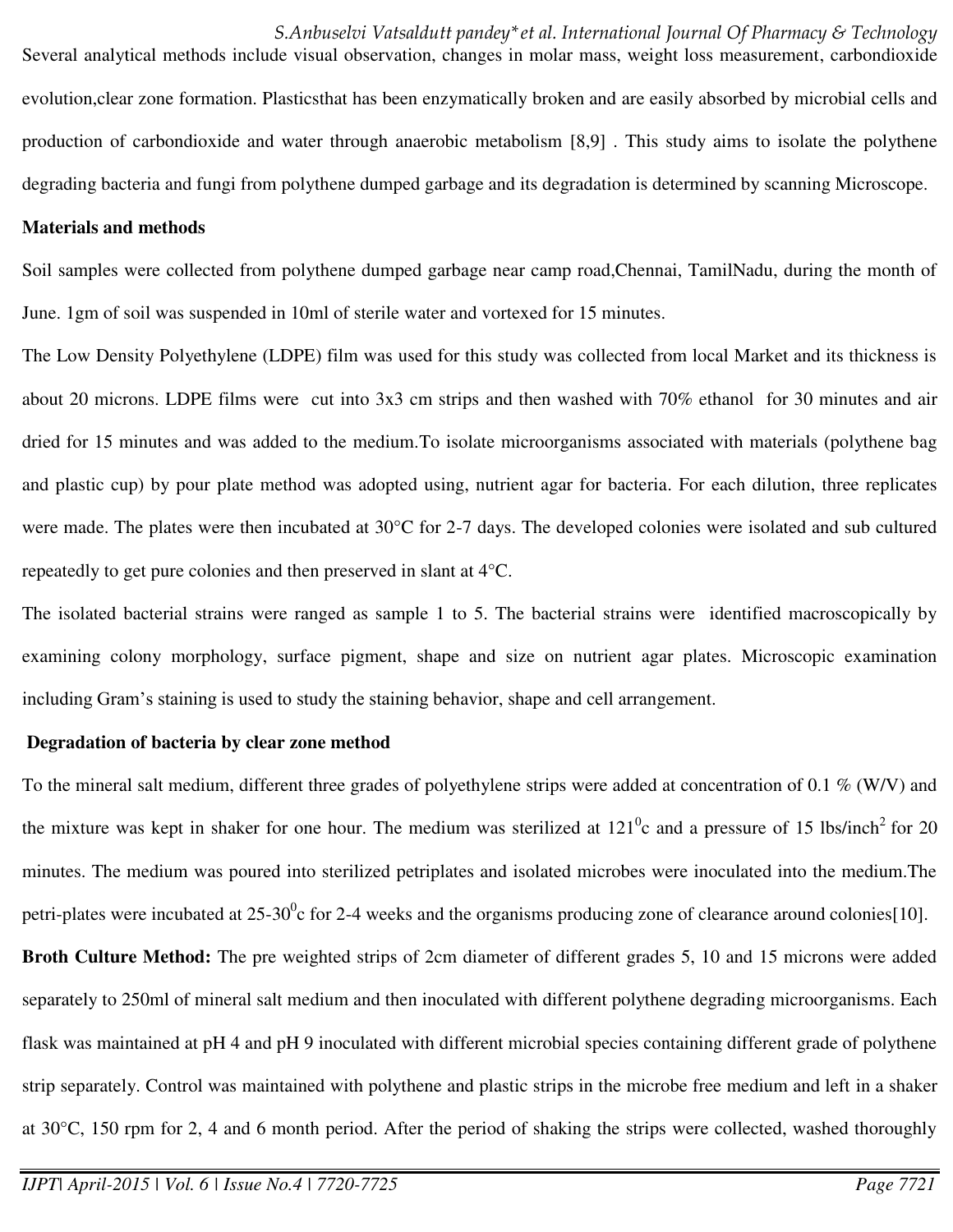*S.Anbuselvi Vatsaldutt pandey\*et al. International Journal Of Pharmacy & Technology*  using distilled water, shade dried and then weighted to check the final weight. Finally the weight loss of the polyethene strips were calculated and compared with control.

**Determination of dry weight of residual polyethylene:** To achieve the accurate measurement of residual polyethylene weight, the bacterial and fungal biofilms were washed off the polyethylene surface with 2% sodium dodecyl sulfate and kept overnight and calculate the weight loss.

**Colonization study:** The colonizing capacity of the isolated fungi and bacteria were studied by microbes in petriplates. . The mineral salt media was poured into petriplates. LDPE sheets were cut into small pieces, disinfected with 70% ethanol for 30 minutes and transferred to sterile distilled water for 20 minutes. LDPE strips were added to the medium. The petriplates were incubated at room temperature and results were observed after 1week to 28 days. The zone of clearance was observed [8]

### **Scanning Electron Microscope and XRD Analysis**

The surface morphology of the polyethene film was analyzed through scanning electron microscope. The structural change in the LDPE film when it was subjected to the degradation of polythene by bacteria was observed by SEM. A piece of film was placed on the sample holderand scanned at different magnification [11].

#### **Results and discussion**

The bacterial and fungal strains were isolated from polythene dumped garbage. This organisms are capable of multiplying on a carbon free synthetic and mineral salt medium containing polyethene [12]. The LDPE degrading bacteria were identified as *Streptococcus, E.coli, , klebsella,Bacillus* and *Pseudomonas. E.coli* and *Pseudomonas* showed maximum degradation. [13] *.E.coli* showed maximum zone of clearance(1.6 cm) in 5 micron thickness of polythene at pH 4 when compared with *klebsella* strains after 3months of incubation(Table1).

**Table1: Zone of clearance (cm) in different thickness of low density polyethene treated with** *E.coli and klebsella.* 

| <b>LDPE</b> thickness | E.coli at pH4 | E.coli at pH9 | Klebsella at pH 4 | Klebsella at pH 9 |
|-----------------------|---------------|---------------|-------------------|-------------------|
| 5 micron              | 1.6           | 1.5           | 1.5               | 1.2               |
| 10 micron             | 1.1           | 1.0           | 1.0               | 0.8               |
| 15 micron             | 0.6           | 0.3           | 0.5               | 0.3               |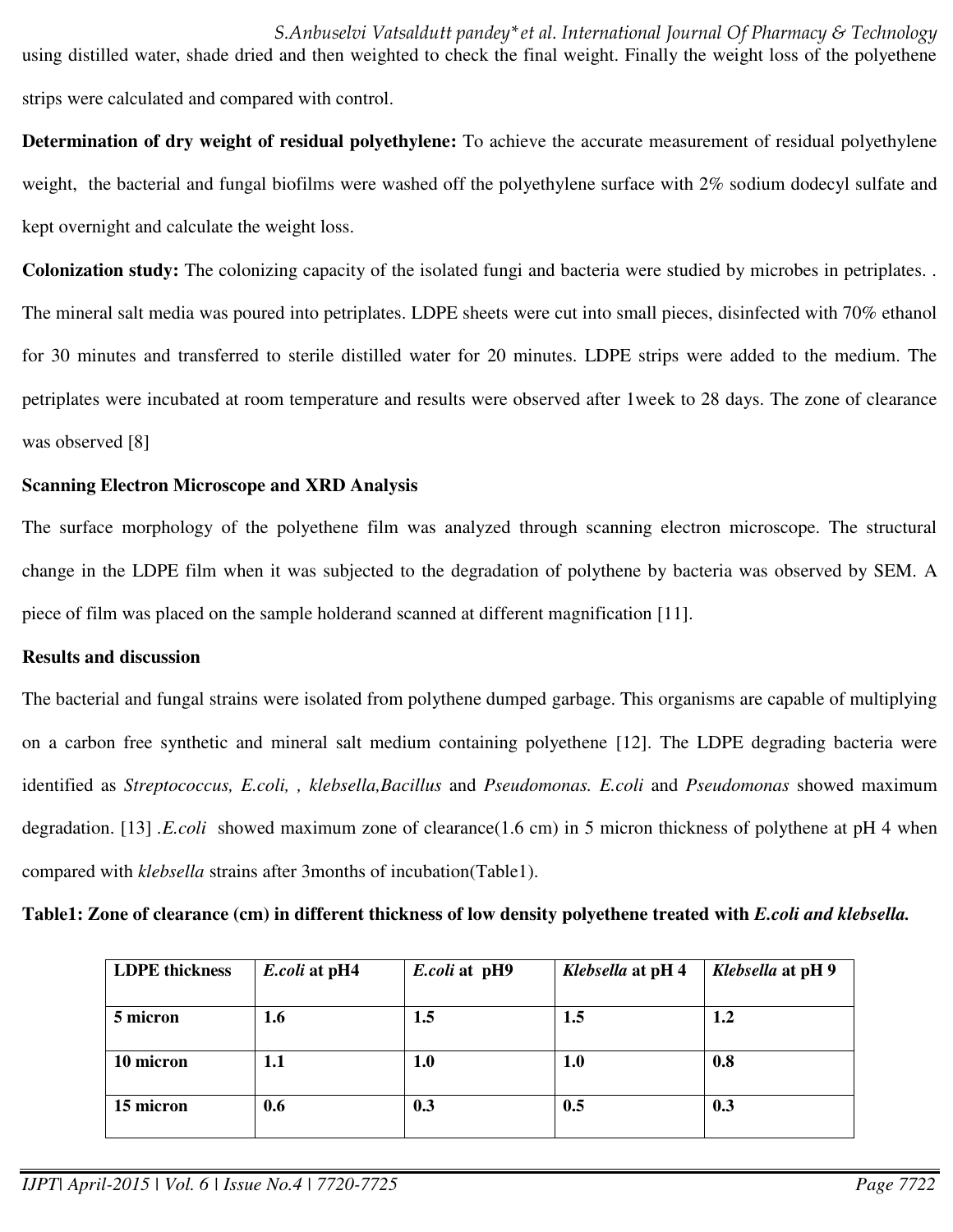



**Figure-1: Zone of clearance of** *E.coli* **Figure: 2 Zone of clearance of** *Klebsella.*

Zone of clearance observed on plate isolated with *E.coli,* containing 10 micron plastic strip maintained at pH 9 (Fig 1).Zone of clearance observed on plate isolated with *klebsiella,* containing 15 micron plastic strip maintained at pH 4 (Fig2) .The degradation by broth culture was observed after 2 and month of incubation on shaker at 150 rpm. And at the end of second month the weight loss in the samples were as follows.

| <b>LDPE</b> |      | <i>E.coli</i> at pH4 |      | <i>E.coli</i> at pH9 |      | <i>Klebsella</i> at pH 4 |      | Klebsella at pH 9    |  |
|-------------|------|----------------------|------|----------------------|------|--------------------------|------|----------------------|--|
| thickness   |      | (weight loss/ $\%$ ) |      | (weight loss/ $\%$ ) |      | (weight loss/ $\%$ )     |      | (weight loss/ $\%$ ) |  |
| 5 micron    | 0.15 | 60                   | 0.10 | 40                   | 0.13 | 52                       | 0.09 | 36                   |  |
| 10 micron   | 0.08 | 32                   | 0.07 | 28                   | 0.08 | 32                       | 0.8  | 24                   |  |
| 15 micron   | 0.04 | 16                   | 0.03 | 14                   | 0.03 | 12                       | 0.02 | 9                    |  |

**Table-2: Weight loss in different ranges of low density polyethene.** 

From the above table it can be interpreted that the degradation of plastic strips has taken place. Confirmation of the degradation can be done by observing the weight loss in the plastic strips[14]. Maximum degradation was found to be by *E.coli* at pH 4 containing 5 micron plastics and the minimum degradation was found to be by *Klebsiella* at pH 9 containing 15 micron plastic strips.*E.coli* showed 60% degradation and conformed by SEM and *klebsiella* showed 9% degradation (Fig 3).



**Figure-3: SEM of** *Klebsella* **and** *E.coli* **treated polythene strips.**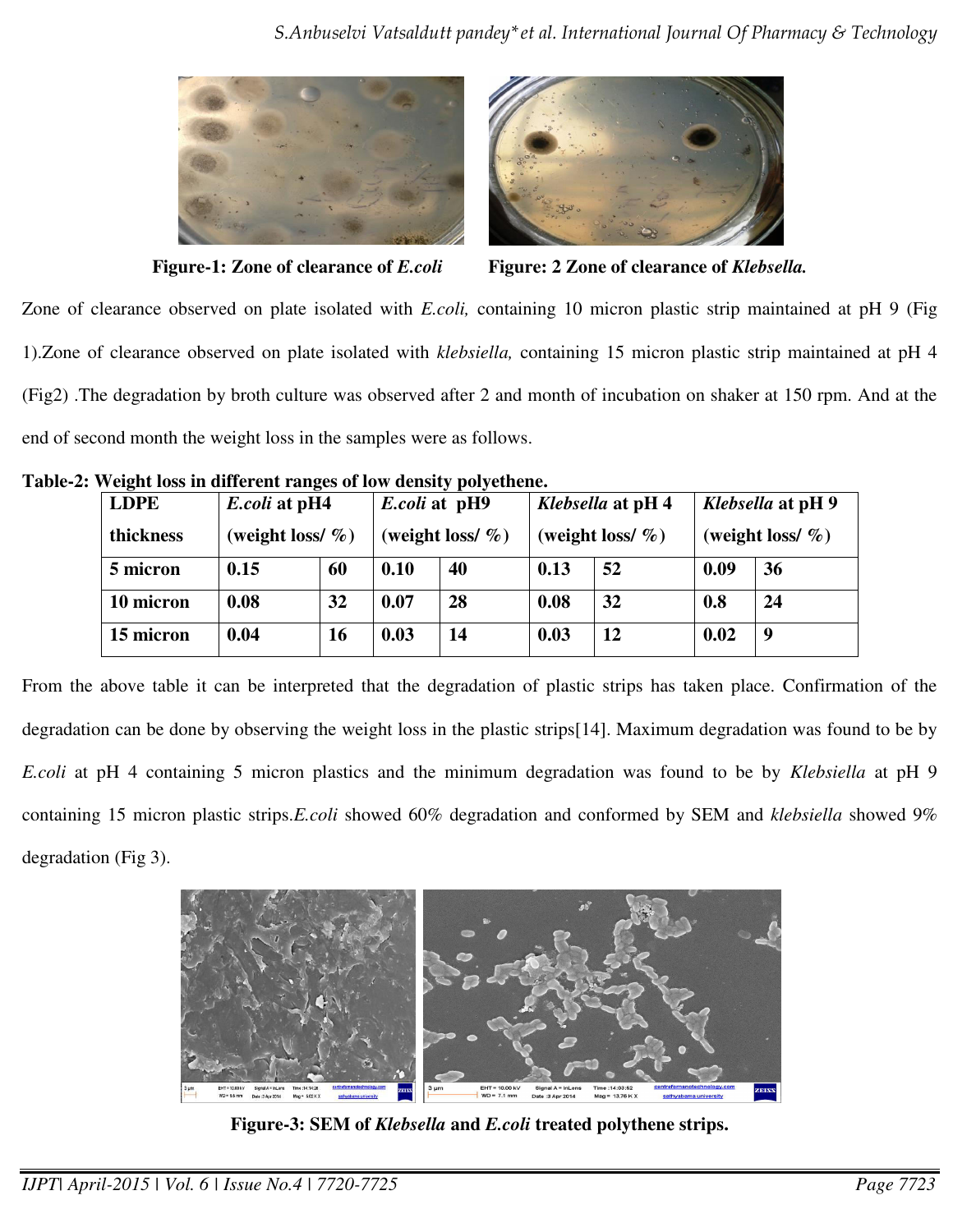*S.Anbuselvi Vatsaldutt pandey\*et al. International Journal Of Pharmacy & Technology* 



**Figure-4: XRD analysis of untreated and Ecoli treated polythene strips.** 

 The surface morphology of the treated polythene was observed through Scanning Electron Microscope. This helps to check the structural changes on low density polythene films. Pits and cavities were observed on the polythene surfaces (Fig 3). This is due to the absence of uniform distribution of branches or biodegradable products in polymer matrix[9].SEM showed the level of scission and attachment of the microbes on the surface of polythene[10,15]. XRD reflects the structural changes and bonds cleavage in degradation. The chemical degradation of polythene was proved by XRD (Fig 4).

### **Conclusion**

In the present study, the bacterial strains of *E.coli* and *Klebsella* were isolated from polythene dumped garbage. Hydrophobic nature of LDPE films act as substrate for microorganism which colonize the surface of the film. The maximum degradation of polythene strips at pH4 .Thus polythene strips of 5-15 micron thickness were rapidly degraded and reduce the environmental pollution.

#### **References**

- 1. N Sahebnazar, SA Shojaosadati, M Mohammad-Taheri, M Nosrati ,2010 2009,Biodegradation of low density polyethylene by isolated fungi in solid waste medium, Waste management,30,396-401.
- 2. N Priyanka, Archana T 2011 Biodegradability of polyethylene and plastic by the help of microorganism: A way to brighter future, J.Environm.Analy.Toxicol,1,111.
- 3. IY Chee, SS Yoga, NS Lau, SC Ling,RMM Ahed, KL Suresh, 2010 Bacterially produced polyhydroxyalkanoate converting renewable resources into bioplastics, Appl.Microbiol.and Microbial Biotech, 6(2):138-140.